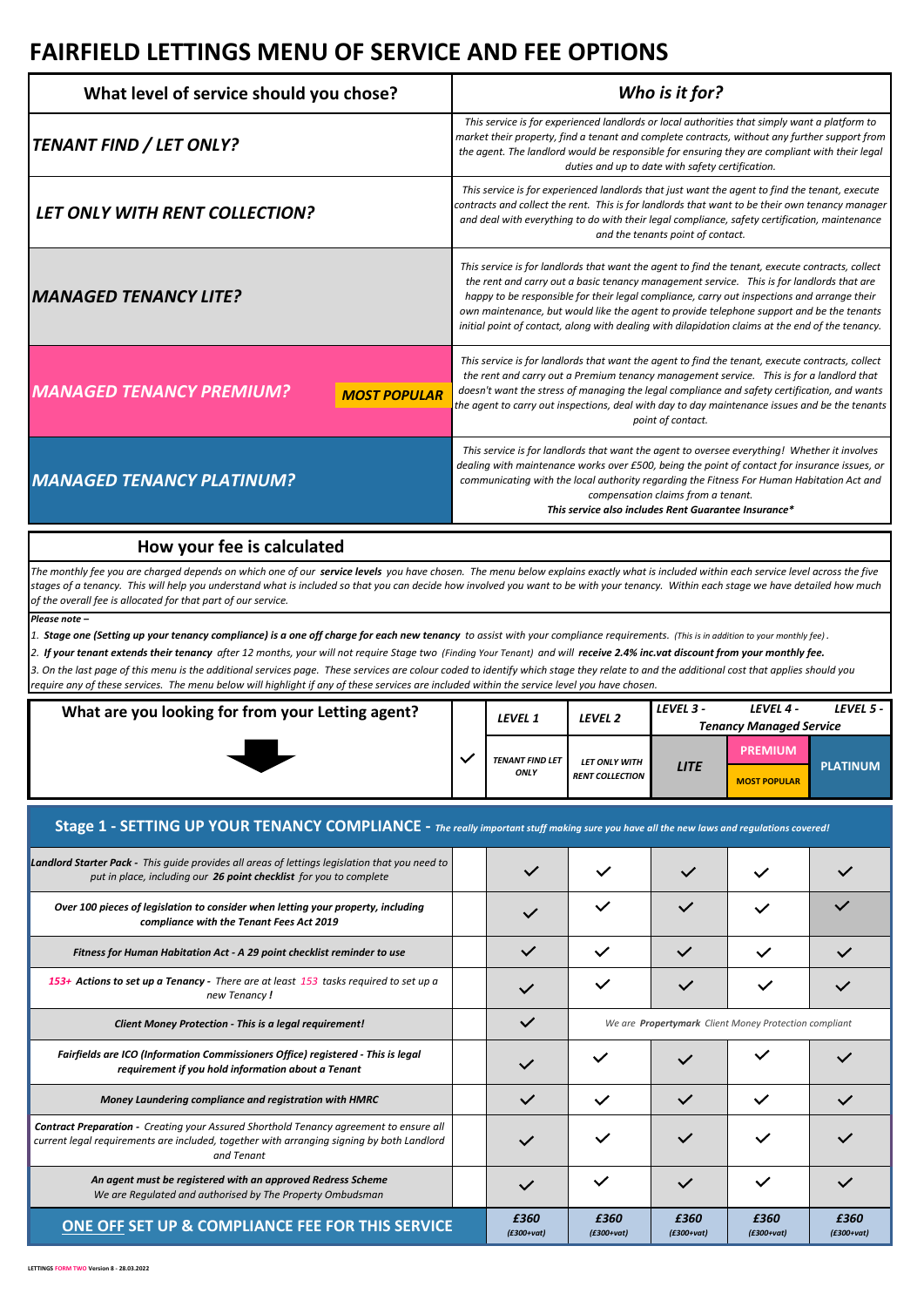| Stage 2 - FINDING YOUR TENANT - The essential tools                                                                                      |  | <b>TENANT FIND LET</b><br>ONLY | LET ONLY WITH RENT<br><b>COLLECTION</b> | <b>MANAGED</b><br><b>LITE</b>              | <b>MANAGED</b><br><b>PREMIUM</b> | <b>MANAGED</b><br><b>PLATINUM</b> |  |
|------------------------------------------------------------------------------------------------------------------------------------------|--|--------------------------------|-----------------------------------------|--------------------------------------------|----------------------------------|-----------------------------------|--|
| An agent that really is a local expert in your area                                                                                      |  |                                |                                         |                                            |                                  |                                   |  |
| 'To Let' board                                                                                                                           |  | $\checkmark$                   |                                         |                                            |                                  |                                   |  |
| Full property details for marketing, Professional photos and internet configuration                                                      |  |                                |                                         |                                            |                                  |                                   |  |
| <b>2D Floor Plan</b>                                                                                                                     |  | $\text{\textsterling}$ Cost*   |                                         |                                            |                                  |                                   |  |
| Property Marketing to our extensive database of applicants looking to live locally                                                       |  |                                |                                         |                                            |                                  |                                   |  |
| rightmove.co.uk & OnTheMarket.co.uk PORTAL LISTING                                                                                       |  |                                |                                         |                                            |                                  |                                   |  |
| fairfieldestates.co.uk - Including Featured property advert for two weeks                                                                |  |                                |                                         |                                            |                                  |                                   |  |
| <b>Accompanied Viewings</b>                                                                                                              |  |                                |                                         |                                            |                                  |                                   |  |
| Offer Negotiations - Including your legal duty to supply the relevant 'How To Rent'<br>documents to the potential Tenant                 |  |                                |                                         |                                            |                                  |                                   |  |
| Tenant Referencing - Fairfields strongly recommend tenants are fully referenced                                                          |  |                                |                                         | Please see additional costs list on page 4 |                                  |                                   |  |
| Serve the correct prescribed information to Tenant prior to signing a Tenancy                                                            |  | $\checkmark$                   | $\checkmark$                            | $\checkmark$                               | $\checkmark$                     | $\checkmark$                      |  |
| Creation, Check in and Check out<br>Inventory -                                                                                          |  |                                |                                         | Please see additional costs list on page 4 |                                  |                                   |  |
| No Inventory - Key hand over service                                                                                                     |  |                                |                                         | Please see additional costs list on page 4 |                                  |                                   |  |
| Collect first month's rent and security deposit                                                                                          |  | $\checkmark$                   | $\checkmark$                            | $\checkmark$                               | $\checkmark$                     |                                   |  |
| Deposit Registration - Setting up Landlord/Tenant accounts, transferring deposit &<br>ongoing DPS requirements                           |  | $\checkmark$                   |                                         |                                            |                                  |                                   |  |
| Utility Transfers - Contacting all providers with final readings to close old tenant account<br>and set up new Tenants when they move in |  | $\boldsymbol{x}$               | $\boldsymbol{x}$                        | $\checkmark$                               | $\checkmark$                     |                                   |  |
| <b>COST ALLOCATED FOR THIS PART OF THE SERVICE</b><br>This cost does not apply when renewing a tenancy with your existing tenant/s       |  | from £720<br>$(E600+vat)$      | 2.4%<br>$(2%+vat)$                      | 2.4%<br>$(2%+vat)$                         | 2.4%<br>$(2%+vat)$               | 2.4%<br>$(2%+vat)$                |  |

*\*£Cost - See additional costs section on page 4*

| Stage 3 - RENT COLLECTION - Making sure you get paid!                                                                                           | <b>TENANT FIND LET</b><br>ONLY | LET ONLY WITH<br><b>RENT COLLECTION</b> | <b>MANAGED</b><br><b>LITE</b>                                 | <b>MANAGED</b><br><b>PREMIUM</b>                             | <b>MANAGED</b><br><b>PLATINUM</b>    |
|-------------------------------------------------------------------------------------------------------------------------------------------------|--------------------------------|-----------------------------------------|---------------------------------------------------------------|--------------------------------------------------------------|--------------------------------------|
| Full Rent Collection includes - Payment to you within 24/48 hours of receipt, together with<br>a Monthly statement accounting for rent received | X                              |                                         |                                                               |                                                              |                                      |
| <b>Chasing Unpaid / Late Rent -</b> Comprehensive payment arrears process                                                                       | $\boldsymbol{x}$               |                                         | $\checkmark$                                                  |                                                              |                                      |
| <b>0% Interest Option</b> - Pay our fees monthly without additional costs rather than the full<br>amount at the start                           | X                              |                                         |                                                               |                                                              |                                      |
| Yearly statement for your accountant - We will provide a Year End Tax Reconciliation<br>statement to help you complete your tax return          | X                              | x                                       | X                                                             |                                                              | $\checkmark$                         |
| Non - Resident Landlord - Dealing with HMRC related enquiries                                                                                   | X                              | x                                       | X                                                             |                                                              |                                      |
| <b>Rent Guarantee Insurance - *</b> Subject to qualifying references                                                                            | X                              | $\pounds$ Cost*                         | $\text{\textsterling}Cost*$                                   | $\pounds$ Cost*                                              | <b>Rent Guarantee</b>                |
| <b>BONUS APPLIED IF UPGRADE TO A MANAGED LEVEL OF SERVICE</b>                                                                                   | $\boldsymbol{x}$               | x                                       | 2.4% (2%+vat)<br><b>Discount has</b><br>been applied<br>below | 1.8% (1.5%+vat)<br><b>Discount has been</b><br>applied below | <i><b>Insurance</b></i><br>Included* |
| <b>COST ALLOCATED FOR THIS PART OF THE SERVICE</b>                                                                                              | x                              | 7.2%<br>$(6%+vat)$                      | 4.8%<br>$(4%+vat)$                                            | 5.4%<br>$(4.5%+vat)$                                         | 6%<br>$(5%+vat)$                     |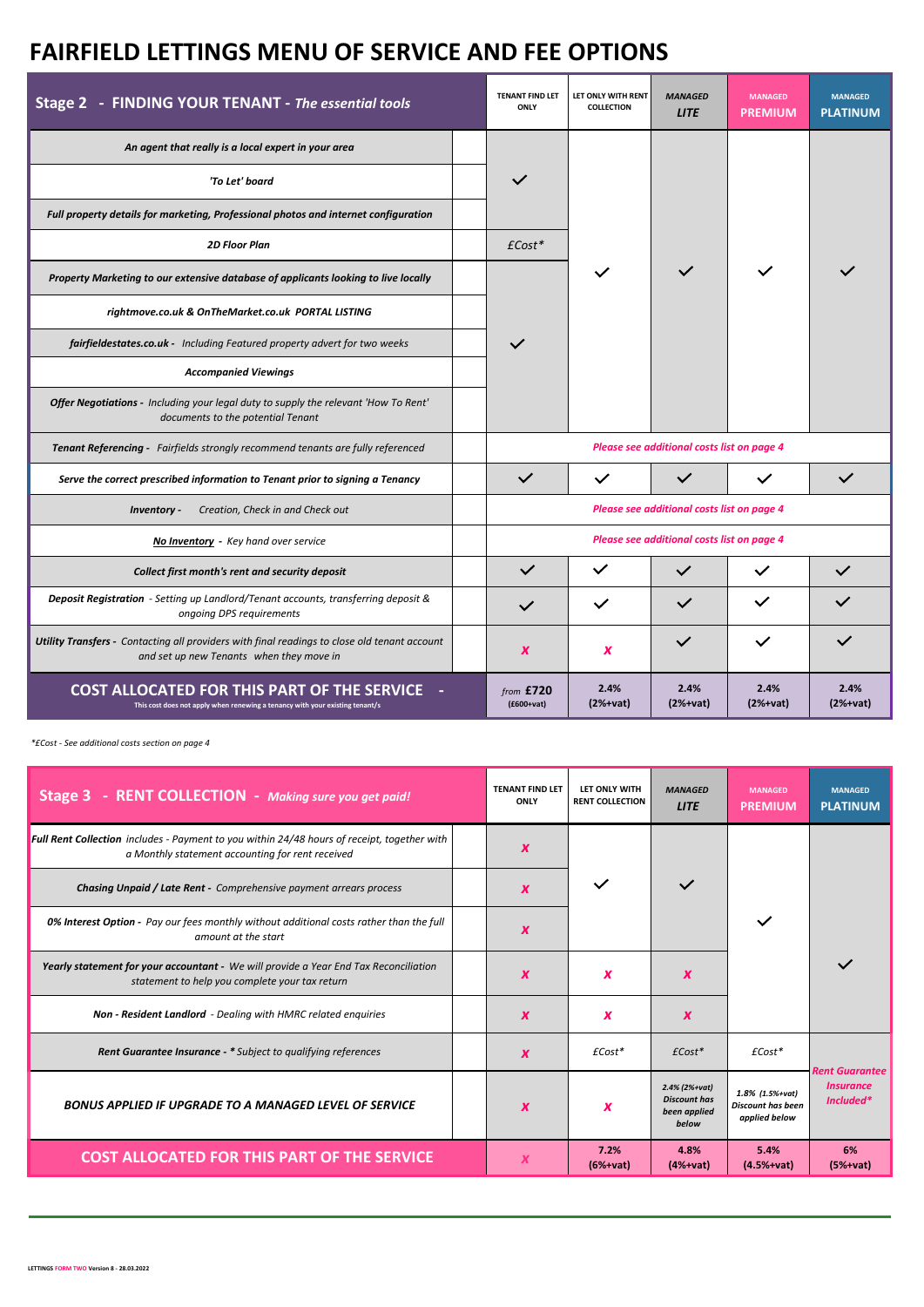| <b>Stage 4 - MANAGING THE TENANCY</b>                                                                                                                                                                                                                                   | <b>TENANT FIND LET</b><br>ONLY | LET ONLY WITH<br><b>RENT COLLECTION</b> | <b>MANAGED</b><br><b>LITE</b> | <b>MANAGED</b><br><b>PREMIUM</b>                                                | <b>MANAGED</b><br><b>PLATINUM</b> |
|-------------------------------------------------------------------------------------------------------------------------------------------------------------------------------------------------------------------------------------------------------------------------|--------------------------------|-----------------------------------------|-------------------------------|---------------------------------------------------------------------------------|-----------------------------------|
| MY PROPERTY PASSPORT - Your complete 'Instruction Book' supplied to your Tenant to<br>reference anything about your property                                                                                                                                            | $\boldsymbol{x}$               | x                                       | $\checkmark$                  | $\checkmark$                                                                    |                                   |
| Safety Inspection & Compliance reminders includes - Notification of due dates to ensure<br>your ongoing compliance, booking access between Tenant and Contractor, together with co-<br>ordinating any works required to obtain the correct certification                | X                              | x                                       |                               |                                                                                 |                                   |
| <b>Lettings Compliance -</b> Ensuring the continued compliance with current legislation                                                                                                                                                                                 | $\boldsymbol{x}$               | x                                       | $\boldsymbol{x}$              | $\checkmark$                                                                    |                                   |
| Routine Maintenance Repairs includes - Arranging all required maintenance issues by one<br>of our approved contractors up to £500. Sharing with you the benefit of our buying power<br>and contractor loyalty to offer both competitive pricing and fast response times | X                              | x                                       |                               |                                                                                 |                                   |
| Accompanying a contractor                                                                                                                                                                                                                                               | $\boldsymbol{x}$               | x                                       | $\pounds$ Cost*               | $\pounds$ Cost*                                                                 |                                   |
| Paying your contractors - This includes recording invoices received and making payments<br>from monthly rent received or money held on account                                                                                                                          | $\boldsymbol{x}$               | x                                       | $\checkmark$                  | $\checkmark$                                                                    |                                   |
| Maintenance/Refurbishment Works over £500 - Includes sourcing contractors                                                                                                                                                                                               | $\boldsymbol{x}$               | x                                       | $\pounds$ Cost*               | $\pounds$ Cost*                                                                 |                                   |
| Routine inspections - 25 Inspection point checklist                                                                                                                                                                                                                     | $\boldsymbol{x}$               | x                                       | $\boldsymbol{x}$              | $\checkmark$                                                                    |                                   |
| <b>Premium Inspection - 54 point checklist with FFHH quide to current legislation</b>                                                                                                                                                                                   | X                              | x                                       | $\boldsymbol{x}$              | X                                                                               |                                   |
| <b>Frequency of inspections (Per Year)</b>                                                                                                                                                                                                                              | $\boldsymbol{x}$               | x                                       | $\boldsymbol{x}$              | $\mathbf{z}$<br>(6 Monthly)                                                     | 3<br>(4 Monthly)                  |
| Ongoing professional support - Always there at the end of the phone!                                                                                                                                                                                                    | $\boldsymbol{x}$               | x                                       | $\checkmark$                  | We are regulated members of ARLA<br>(Association of Residential Letting Agents) |                                   |
| <b>Serving Section 21 Notices</b>                                                                                                                                                                                                                                       | X                              | x                                       | X                             |                                                                                 |                                   |
| <b>Checkout disputes &amp; Negotiating deposit release -</b> Dealing with checkout disputes and<br>contractor quotes for work if there was a Professional Inventory                                                                                                     | $\boldsymbol{x}$               | x                                       | $\checkmark$                  |                                                                                 |                                   |
| <b>End of tenancy requirements</b>                                                                                                                                                                                                                                      | $\boldsymbol{x}$               | x                                       | $\checkmark$                  |                                                                                 |                                   |
| Evictions - If you are presented with having to evict a tenant then we would recommend<br>using a solicitor for this process                                                                                                                                            | X                              | x                                       | X                             | X                                                                               | X                                 |
| <b>COST ALLOCATED FOR THIS PART OF THE SERVICE</b>                                                                                                                                                                                                                      | X                              | x                                       | 4.8%<br>$(4%+vat)$            | 7.2%<br>$(6%+vat)$                                                              | 9.6%<br>$(8%+vat)$                |

| <b>Stage 5 - YEARLY EXTENSION OF A TENANCY</b>                                                                                                                                                                      | <b>TENANT FIND LET</b><br><b>ONLY</b> | LET ONLY WITH<br><b>RENT COLLECTION</b> | <b>MANAGED</b><br><b>LITE</b> | <b>MANAGED</b><br><b>PREMIUM</b> | <b>MANAGED</b><br><b>PLATINUM</b> |
|---------------------------------------------------------------------------------------------------------------------------------------------------------------------------------------------------------------------|---------------------------------------|-----------------------------------------|-------------------------------|----------------------------------|-----------------------------------|
| Tenancy Renewal/Extension Fee - Includes rent review, negotiating extension with<br>landlord and tenant, providing certificate requirements quidance, along with contract<br>preparation and completion if required | £720<br>$(E600+vat)$                  | $\checkmark$                            |                               |                                  |                                   |
| YEARLY COST FOR THIS PART OF THE SERVICE                                                                                                                                                                            | £720<br>$(f600+vat)$                  | Included within monthly fees            |                               |                                  |                                   |

| <b>PROPERTY ADDRESS -</b>                         |                        |                        |                    |                      |                    |
|---------------------------------------------------|------------------------|------------------------|--------------------|----------------------|--------------------|
| <b>SERVICE LEVEL REQUIRED</b>                     | <b>TENANT FIND LET</b> | LET ONLY WITH          | <b>MANAGED</b>     | <b>MANAGED</b>       | <b>MANAGED</b>     |
|                                                   | ONLY                   | <b>RENT COLLECTION</b> | <b>LITE</b>        | <b>PREMIUM</b>       | <b>PLATINUM</b>    |
| <b>Stage 1 - SETTING UP YOUR TENANCY</b>          | £360                   | £360                   | £360               | £360                 | £360               |
|                                                   | $(E300+vat)$           | $(E300+{\rm v}at)$     | $(E300+vat)$       | $(E300+vat)$         | $(E300+vat)$       |
| <b>Stage 2 - FINDING YOUR TENANT</b>              | from £720              | 2.4%                   | 2.4%               | 2.4%                 | 2.4%               |
|                                                   | $(E600+vat)$           | $(2%+vat)$             | $(2%+vat)$         | $(2%+vat)$           | $(2%+vat)$         |
| <b>Stage 3 - RENT COLLECTION</b>                  | X                      | 7.2%<br>$(6%+vat)$     | 4.8%<br>$(4%+vat)$ | 5.4%<br>$(4.5%+vat)$ | 6%<br>$(5%+vat)$   |
| <b>Stage 4 - MANAGING THE TENANCY</b>             | Χ                      | X                      | 4.8%<br>$(4%+vat)$ | 7.2%<br>$(6%+vat)$   | 9.6%<br>$(8%+vat)$ |
| <b>INITIAL FEE</b>                                | from £1080             | £360                   | £360               | £360                 | £360               |
|                                                   | $(E900+vat)$           | $(E300+vat)$           | $(E300+vat)$       | $(E300+vat)$         | $(E300+vat)$       |
| <b>TOTAL COST IN FIRST YEAR</b>                   | X                      | 9.6%                   | 12%                | 15%                  | 18%                |
|                                                   | <b>PER MONTH</b>       | $(8%+vat)$             | $(10% + vat)$      | $(12.5%+vat)$        | $(15% + vat)$      |
| <b>Stage 5 - YEARLY EXTENSION OF A TENANCY</b>    | £720                   | 7.2%                   | 9.6%               | 12.6%                | 15.6%              |
|                                                   | $(E600+vat)$           | $(6%+vat)$             | $(8%+vat)$         | $(10.5%+vat)$        | $(13%+vat)$        |
| <b>SERVICE LEVEL CHOSEN</b> (Tick required level) |                        |                        |                    |                      |                    |